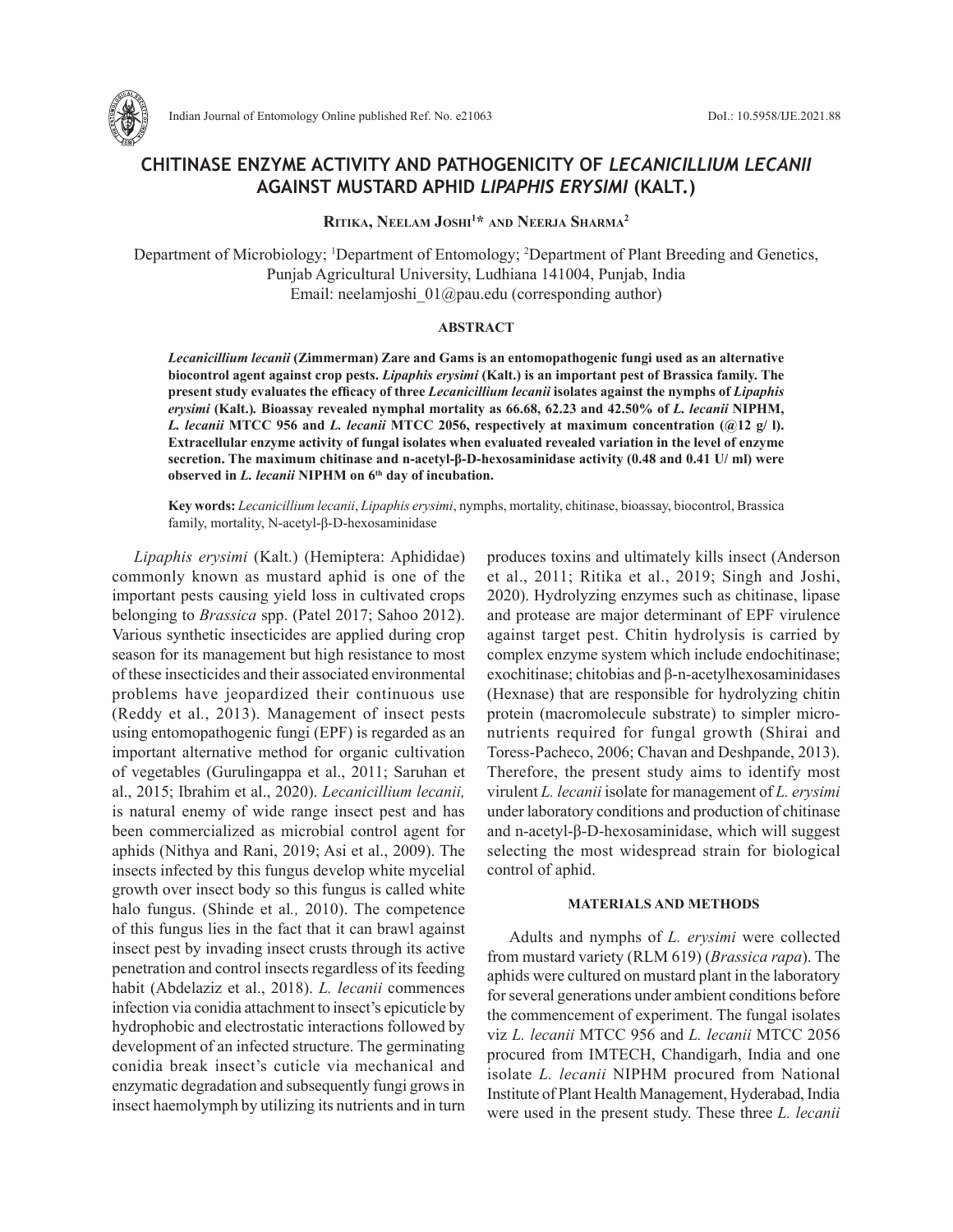isolates were grown in Potato dextrose agar (PDA) for 21 days at  $25 \pm 2$ °C temperature and 60% RH. The suspension was prepared by scrapping the harvested conidia in 10 ml distill water containing 0.1% tween-80. This conidia suspension was quantified to  $10^8$  conidia/ml and inoculated into sterilized rice grains and incubated at 25±2ºC for 21 days. The fully sporulated rice grains were mixed and grinded with talc powder in ratio of 1:2 and dried overnight under aseptic conditions. This talc based formulation of *L. lecanii* was evaluated at different concentrations.

Three *L. lecanii* isolates along with untreated control were evaluated against *L. erysimi.* The mustard leaves were treated with different concentrations of *L. lecanii* talc formulation (8g, 10g and  $12g/1$ ) by leaf dip method (Nazir et al., 2019). Wet filter paper disc was placed at the bottom of each petri plate before placing treated leaves. There were ten treatments with three replications each and 20 nymphs/ replication. Sterilized and wet cotton was placed around midrib to protect the leaf from drying and Petri plates were incubated at room temperature ( $25 \pm 2^{\circ}$ C). Mortality was recorded up to 10 days. Sterilized water without fungal inoculum was used as control. Cuticle degrading enzymes viz., chitinase and hexnase activities of *L. lecanii* isolates were evaluated as described by Nahar et al. (2004) and Rocha-Pino et al. (2011), respectively. Fungal isolates  $\omega$  10<sup>8</sup> conidia ml-1 were inoculated with minimal media amended with colloidal chitin at  $25 \pm 2$ <sup>o</sup>C at 150 rpm in orbital shaker for a week. The enzyme activity was determined from the broth removed at successive days which was centrifuged at 8000 rpm for 25 min for extraction of supernatant. Chitinase activity was measured using colloidal chitin as a substrate. The enzyme activity was determined by measuring absorbance at 520 nm. One unit of chitinase is recorded as the amount of enzyme released 1 mol of n-acetylglucosamine/ min. Hexnase activity was measured using p-nitrophenyl-β-Nacetylglucosamine (2.9mM) as a substrate (Tronsmo and Harman, 1993). Enzyme activity was determined at 400 nm. One unit of hexnase is measured as the amount of enzyme that released 1 mol of p-nitrophenol/ min. One-way ANOVA was used to compare the results by using CPCS1 software. Extracellular enzymatic activities mean were compared by Tukey's post hoc test in SPSS16.00 statistical software. Means with  $p < 0.05$ were considered to be significantly different.

#### **RESULTS AND DISCUSSION**

The present study was undertaken to investigate effect of different concentrations of *L. lecanii* isolates against nymphs of *L. erysimi*. The lethal effect of fungi due to mycosis, were assessed as cumulative per cent mortality compared to control. The mortality was enhanced with increase in talc formulation concentration from 8 to 12  $g/1$  (Fig. 1 a, b, c). The results showed that mortality rate of *L. erysimi* increased significantly after 7 days of incubation and mortality depends upon exposure time and concentration. Bioassay revealed that, *L. lecanii* NIPHM recorded maximum mortality (66.68%) which was at par with *L. lecanii* 956 (62.23%) at highest concentration (12g/1) on  $10<sup>th</sup>$  day of treatment. However, minimum mortality (33.60%) was recorded in *L. lecanii* 2056 at lowest concentration @ 8g/ l on 10<sup>th</sup> day of incubation. The variation in mortality among various isolates of *L. lecanii* could be related to ability of fungus to counter the insect immune response (Valero-Jimenez et al., 2014). This variation in mortality could be due to various enzymes and proteins that have been characterized and are essential for virulence. Proteins of Egh16/ Egh16H family have been identified as important virulent factor contributed to penetration processes of fungus (Keppanana et al., 2019). It was reported that gas1 and gas2, are novel genes that have pivot role in appressorium formation and pathogenicity (Cao et al., 2012; Xie et al., 2015; Keppanana et al., 2019). Moreover, this fungus also produces a wide variety of cyclodepsipeptide toxic metabolites to control insect population. These finding were in concordance with Parmar et al. (2008) who reported 77.16% cumulative mortality against mustard aphid when treated with *L. lecanii*. Also, Ujjan and Shahzad (2012) used different entomopathogenic fungi strains against mustard aphid *L. erysimi* and reported 100% mortality with *L. lecanii* (PDRL), *Beauveria bassiana* (PDRL 118) and *Paecilomyces lilacinus* (PDRL812).

In the present work *L. lecanii* isolates were evaluated for chitinase and β-n-acetyl-hexosaminidase activities, two major groups of enzymes known to be synergistic and consecutive. Chitinase help the fungus in rupturing insect cuticle whereas hexnase facilitate complete degradation of chitin to n-acetylglucosamine requisite for digestion of chitinous material which in turn provided nutrition to fungus (Katta et al., 2013). A significant difference in enzyme activity was recorded when *L. lecanii* was incubated for six days. The results showed that enzyme activity increase from second day but maximum activity was observed on sixth day of incubation (Table 1). Maximum chitinase activity (0.48 Uml<sup>-1</sup>) and maximum β-n-acetyl-hexosaminidase activity (0.41 Uml-1) was observed in *L. lecanii* NIPHM followed by MTCC 956 and *L. lecanii* MTCC 2056.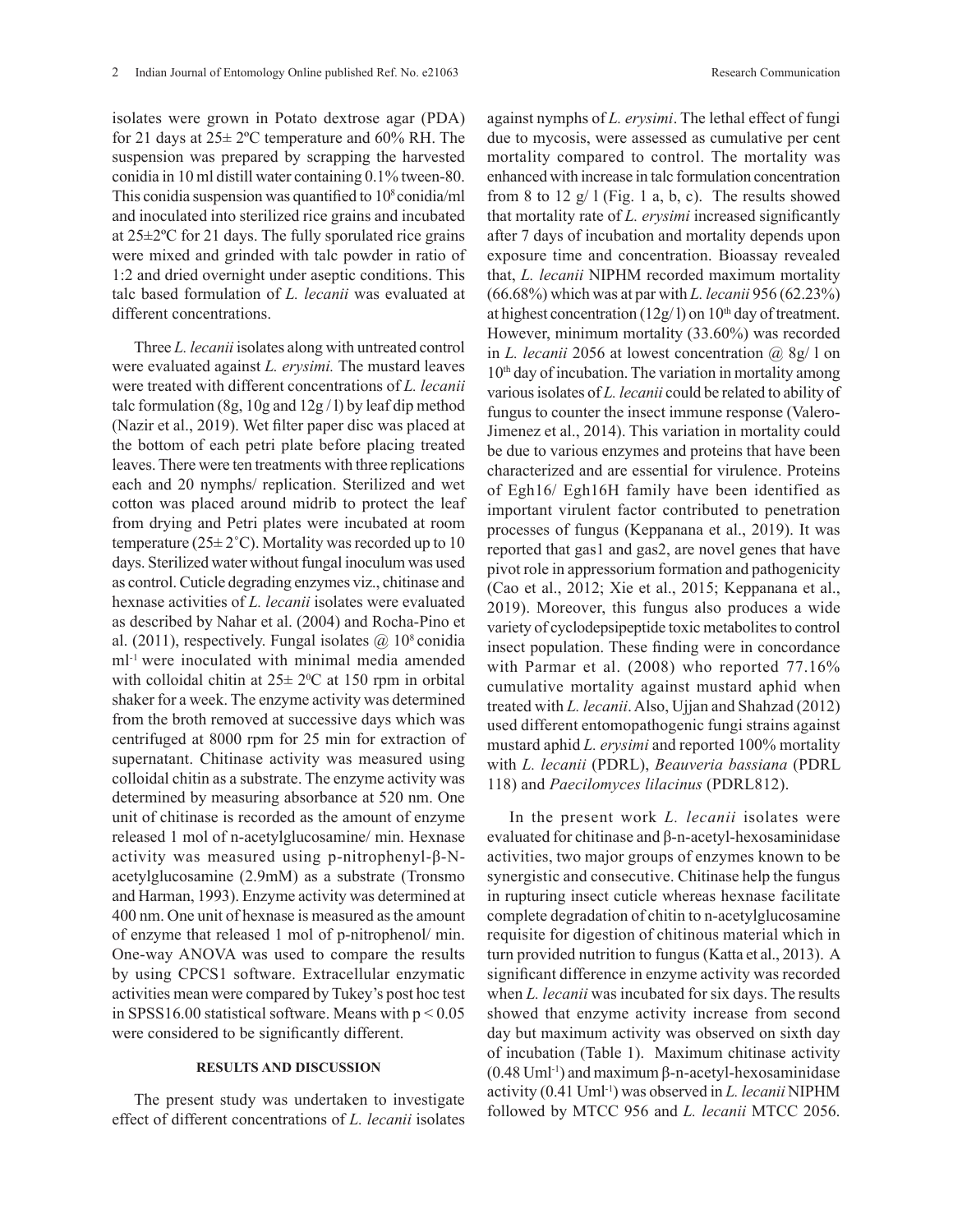| Table 1. Enzyme activity of <i>L. lecanii</i> isolates |  |  |  |  |  |
|--------------------------------------------------------|--|--|--|--|--|
|--------------------------------------------------------|--|--|--|--|--|

|                 | Chitinase activity on different days of incubation                         |                    |                    |                      |                    | N- acetyl-β-D-Hexosaminidase activity on different days |                                                                                        |                      |                    |                    |                      |                    |                    |                   |
|-----------------|----------------------------------------------------------------------------|--------------------|--------------------|----------------------|--------------------|---------------------------------------------------------|----------------------------------------------------------------------------------------|----------------------|--------------------|--------------------|----------------------|--------------------|--------------------|-------------------|
| Treatments      | (µg of n-acetylglucosamine produced min/ ml of broth)<br>(Mean $\pm$ S.D)* |                    |                    |                      |                    |                                                         | after inoculation (µg of p-nitrophenol produced<br>min/ ml of broth) (Mean $\pm$ S.D)* |                      |                    |                    |                      |                    |                    |                   |
|                 | 1st                                                                        | 2 <sub>nd</sub>    | 3rd                | 4th                  | 5th                | 6th                                                     | Mean                                                                                   | 1st                  | 2 <sub>nd</sub>    | 3rd                | 4th                  | 5th                | 6th                | Mean              |
| L. lecanii      | $0.10+$                                                                    | $0.29\pm$          | $0.33\pm$          | $0.40 \pm$           | $0.50 \pm$         | $0.62\pm$                                               | 0.37 <sup>b</sup>                                                                      | $0.05\pm$            | $0.13\pm$          | $0.25 \pm$         | $0.34\pm$            | $0.49\pm$          | $0.52\pm$          | 0.30 <sup>b</sup> |
| <b>MTCC 956</b> | $0.02$ <sup>Fb</sup>                                                       | 0.01 <sup>EB</sup> | $0.02^{Db}$        | $0.02^{\text{Cb}}$   | $0.01^{Bb}$        | 0.03 <sup>Ab</sup>                                      |                                                                                        | 0.00 <sup>Fb</sup>   | 0.01 <sup>EB</sup> | $0.01^{Db}$        | 0.00 <sup>cb</sup>   | $0.01^{Bb}$        | $0.04^{Ab}$        |                   |
| L. lecanii      | $0.05\pm$                                                                  | $0.09\pm$          | $0.13\pm$          | $0.28\pm$            | $0.34\pm$          | $0.47\pm$                                               | 0.23c                                                                                  | $0.011 \pm$          | $0.05\pm$          | $0.08\pm$          | $0.13\pm$            | $0.23 \pm$         | $0.42\pm$          | 0.15c             |
| MTCC2056        | $0.01$ Fc                                                                  | 0.01 <sup>Ec</sup> | $0.01^{Dc}$        | $0.01$ <sup>Cc</sup> | 0.01 <sup>Be</sup> | $0.02^{Ac}$                                             |                                                                                        | $0.01$ <sup>Fc</sup> | 0.00 <sup>Ec</sup> | $0.00^{Dc}$        | $0.01$ <sup>Cc</sup> | 0.00 <sup>Be</sup> | 0.01 <sup>Ac</sup> |                   |
| L. lecanii      | $0.16\pm$                                                                  | $0.35\pm$          | $0.49\pm$          | $0.55\pm$            | $0.60 \pm$         | $0.75 \pm$                                              |                                                                                        | $0.13\pm$            | $0.29\pm$          | $0.43\pm$          | $0.46\pm$            | $0.55\pm$          | $0.59\pm$          |                   |
| <b>NIPHM</b>    | $0.01$ Fa                                                                  | $0.02$ Ea          | 0.01 <sup>Da</sup> | $0.02$ <sup>Ca</sup> | 0.02 <sup>Ba</sup> | $0.05^{Aa}$                                             | $0.48^{\rm a}$                                                                         | $0.01$ Fa            | $0.01$ Ea          | 0.03 <sup>Da</sup> | $0.01$ Ca            | 0.01 <sup>Ba</sup> | $0.00^{Aa}$        | 0.41 <sup>a</sup> |
| Mean            | 0.10 <sup>F</sup>                                                          | 0.24 <sup>E</sup>  | $0.32^{D}$         | $0.43^{\circ}$       | $0.51^{\rm B}$     | 0.61 <sup>A</sup>                                       |                                                                                        | 0.06 <sup>F</sup>    | 0.16 <sup>E</sup>  | $0.25^{D}$         | 0.31 <sup>c</sup>    | 0.42 <sup>B</sup>  | 0.51 <sup>A</sup>  |                   |

\*Mean± standard deviation of six replicates; Mean value followed by same letter (a, b, c, d) in horizontal column not significantly different Tukey's post hoc test ( $p = 0.05$ ); Mean value followed by same letter (A, B, C) in vertical column not significantly different Tukey's post hoc test ( $p = 0.05$ )

The present finding is consistent with that of Nguyen et al. (2015), who reported chitinase activity (0.528 Uml<sup>-1</sup>) in *L. lecanii* culture at  $6<sup>th</sup>$  day of incubation. Similarly, maximum extracellular enzyme activity of entomopathogenic fungi at  $6<sup>th</sup>$  and  $8<sup>th</sup>$  day of incubation are known (Dhawan and Joshi 2017; Mayorga-Reyes et al., 2012; Khan et al., 2012). Suresh et al. (2011) reported maximum hexnase enzyme activity after 5 days of incubation. The present study revealed that *L. lecanii* NIPHM, as pathogenic strain against nymphs of *L. erysimi*, revealed maximum enzyme activity. However, the isolate with minimum enzyme activity was found least effective against *L. erysimi*. Pelizza et al. (2012) reported *B. bassiana* isolates with highest levels of enzyme activity was more virulent against *Tropidacris collaris*. Cuticle degrading enzyme viz., trypsin, subtilisin and chitinase activity was found correlated with virulence (Pelizza et al., 2011; Svedese et al., 2013). Difference in level of enzyme secretion by three *L. lecanii* isolates can be correlated with genetic architecture of the fungi. Many factors directly or indirectly affect enzyme production and virulence. Moreover, other extracellular enzyme viz., protease, lipase, subtilisin may also have role in pathogenicity. So, more research is needed for their field evaluation and studying the complex mechanism of entomopathogenic fungal virulence.

## **ACKNOWLEDGEMENTS**

Authors thank the Head, Department of Entomology and Head, Department of Microbiology, Punjab Agricultural University, Ludhiana, for providing facilities.

#### **REFERENCES**

Abdelaziz O, Senoussi M M, Oufroukh A, Birgucu A K, Karaca I, Kouadri F, Naima B, Bensegueni A. 2018. Pathogenicity of three entomopathogenic fungi, to the aphid species, *Metopolophium dirhodum* (Walker) (Hemiptera: Aphididae), and their alkaline

protease activities. Egyptian Journal of Biological Pest Control 28: 1-5.

- Anderson R D, Bell A S, Blanfor S, Paaijmans K P, Thomas M B. 2011. Comparative growth kinetics and virulence of four different isolates of entomopathogenic fungi in the house fly (*Musca domestica L.*) Journal of Invertebrate Pathology 107: 179-184.
- Ansari M A, Vestergaard S, Tirry L, Moensa M. 2004. Selection of a highly virulent fungal isolates *Metarhizium anisopliae* CLO 53, for controlling *Hoplia philanthus* fungal isolates*.* Journal of Invertebrate Pathology 85: 89-96.
- Asi M R, Bashir M H, Mirza J H, Afzal M, Imran S. 2009. In vitro efficacy of entomopathogenic fungi against cabbage aphid, *Brevicoryne brassicae* L. Pakistan Entomologist 31: 43-47.
- Cao Y, Zhu X, Jiao R, Xia Y. 2012. The Magas1 gene is involved in pathogenesis by affecting penetration in *Metarhizium acridum*. Journal of Microbiology and Biotechnology 22 (7): 889-893.
- Chavan S B, Deshpande M V. 2013. Chitinolytic enzymes: an appraisal as a product of commercial potential. Biotechnology Progress 29: 833-846.
- Dhawan M, Joshi N. 2017. Enzymatic comparison and mortality of *Beauveria bassiana* against cabbage caterpillar *Pieris brassicae*  LINN. Brazilian Journal of Microbiology 48: 522-529.
- Gurulingappa P, Mc Gee P, Sword G A. 2011. In vitro and in planta compatibility of insecticides and the endophytic entomopathogen, *Lecanicillium lecanii*. Mycopathologia 172: 161-168.
- Ibrahim M A E, Sawsan S M, Hanaa E S, Dalia E L. 2020. Effectiveness of two entomopathogenic fungi source towards some sucking insects and their predators on okra crop. Journal of Entomology 17: 14-19.
- Katta S, Ankati S, Podile A R. 2013. Chito oligosaccharides are converted to N-acetylglucosamine by N-acetyl-b-hexosaminidase from *Stenotrophomonas maltophilia.* FEMS Microbiology Letters 348: 19-25.
- Keppanana R, Sivaperumalf S, Hussaina M, Bamisilea B S, Aguilaa L C R, Qasima M, Mekchaya S, Wanga L, Krutmuang B P. 2019. Molecular characterization of pathogenesis involving the gas 1 gene from entomopathogenic fungus *Lecanicillium lecanii* and its virulence against the insect host *Diaphorina citri*. Pesticide Biochemistry and Physiology 157: 99-107.
- Khan S, Guo L, Shi H, Mijit M, Qiu D. 2012. Bioassay and enzymatic comparison of six entomopathogenic fungal isolates for virulence or toxicity against green peach aphids *Myzus persicae*. African Journal of Biotechnology 11: 14193-14203.
- Mayorga-Reyes L, Calderon-Garza E, Gutierrez-Nava A, Gonzalez-Cervantes R, Azaola-Espinosa A, Barranco-Florido E. 2012. Characterization and expression of the chitinase chit II gene from